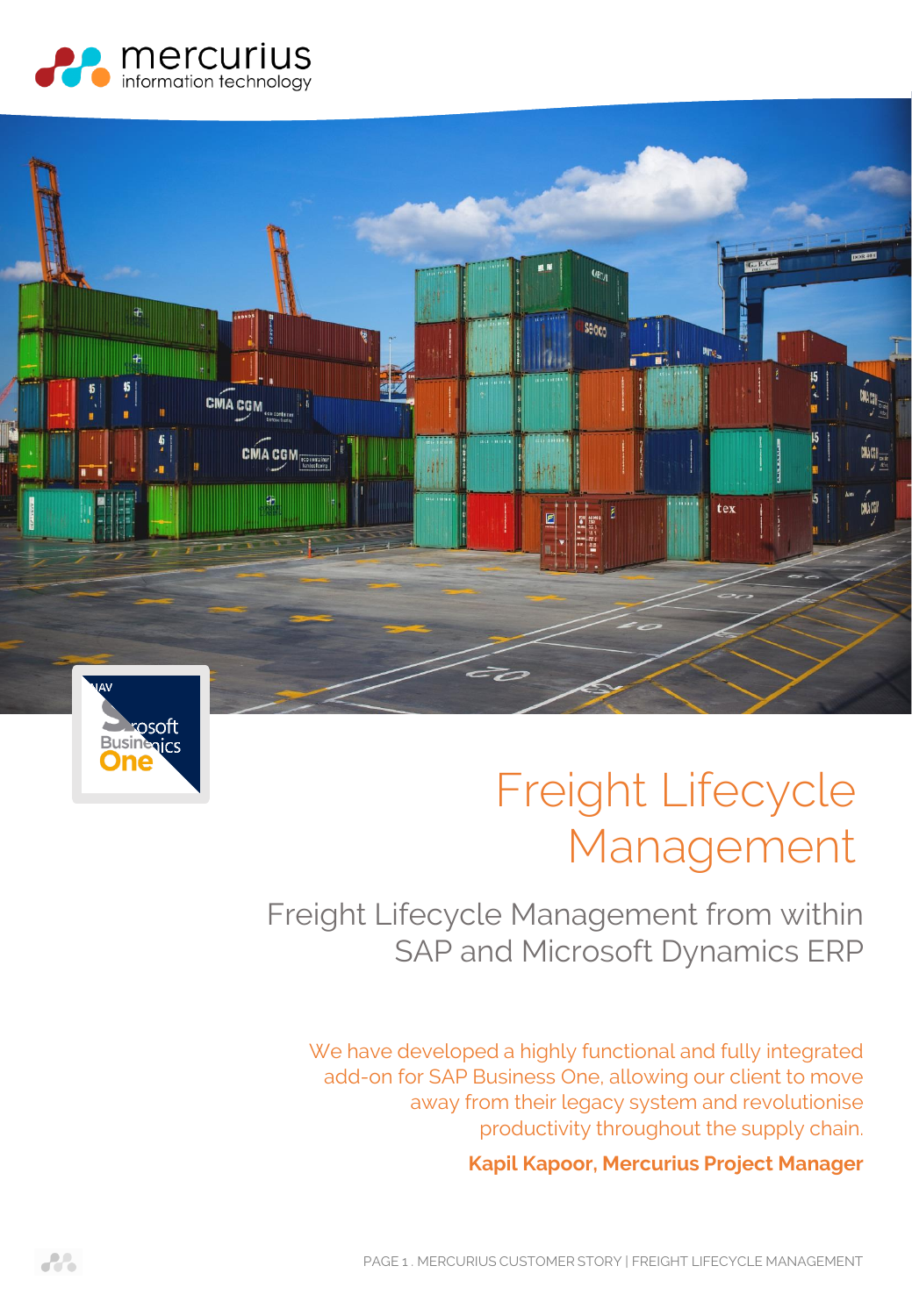

# Our Client

Our client is a global logistics service provider, coordinating the transportation of huge amounts of freight across countries and continents.

They manage numerous quotes, orders, suppliers, customers, legal documents and invoices on a daily basis; making it integral to keep track of accurate data.

# Industry Solution

With several years of experience with the Distribution Industry, Mercurius was able to develop a solution to support the specific needs of Freight Forwarders.

The solution is tailored to manage processes from quotation to cargo loading to invoicing and features customisable fields to cater to exact business requirements.

# THE CHALL ENGE

### **Outdated and outgrown legacy software.**

Previously, our client was forced to constantly jump between a multitude of spreadsheets and documents; only relying on SAP B1 for its accounting functionality.

This was leading to high levels of unnecessary administrative overhead, duplication and inaccuracy of data and, ultimately, a lack of efficiency.

# THE SOLUTION

#### **An industry-specific add-on for SAP and Microsoft Dynamics ERP.**

Our solution is an add-on for existing back-end ERP (Enterprise Resource Planning) software. It works as a module within the software's interface, allowing full integration without the need to invest in an entirely new package.

Our client can now manage end-to-end business processes from one familiar interface; as well as enjoying comprehensive document management, sophisticated BI reporting, automatic email notification prompts and admin customisable fields.

## **BENEFITS**

 $\oslash$  A single portal for all data and documents relating to each order

- $\oslash$  Faster end-to-end process time
- $\oslash$  Reduced administrative overhead
- $\heartsuit$  Easy access to accurate data with a single "version" of the truth"

 $\oslash$  Automatic status notification for suppliers and customers